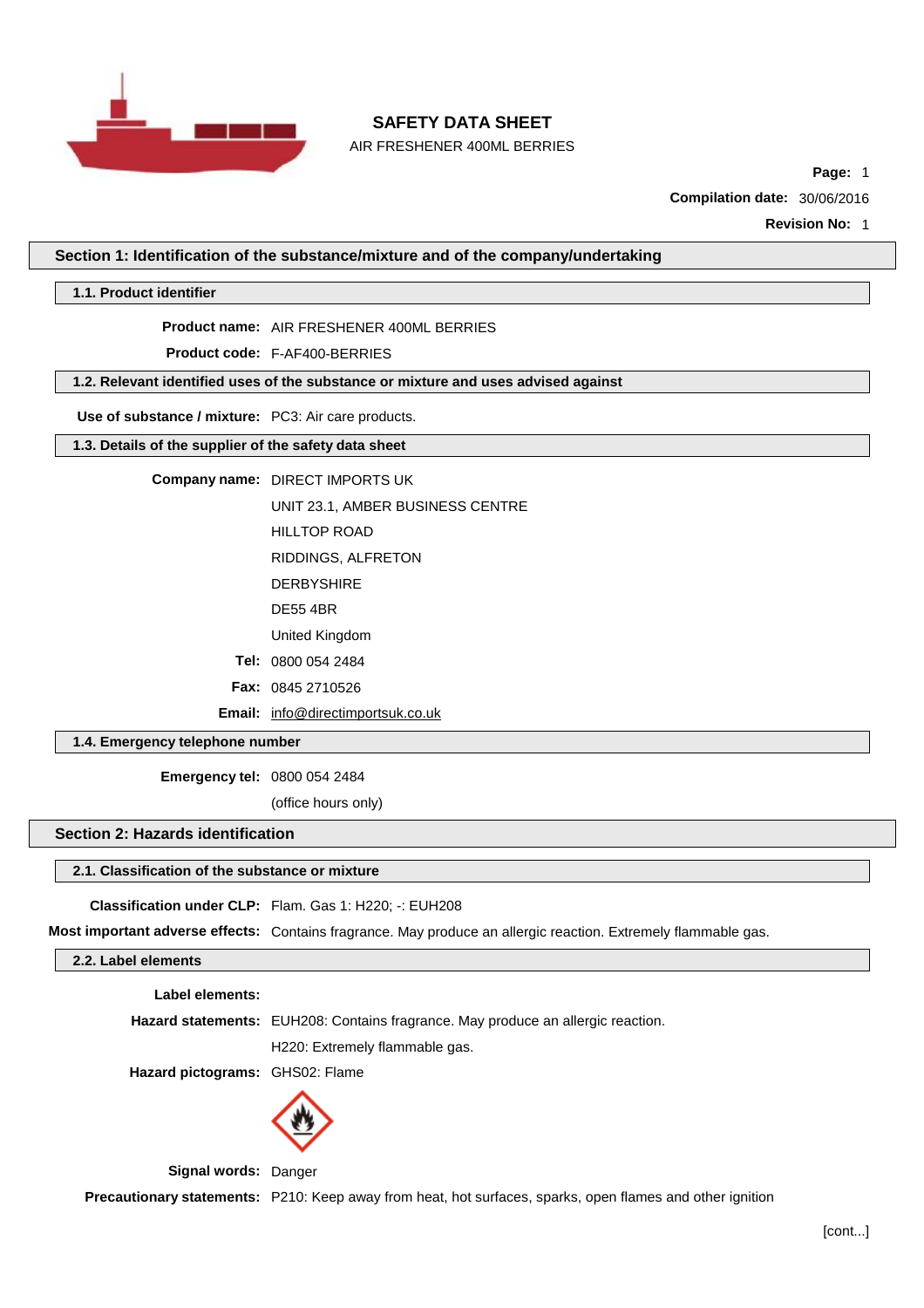# AIR FRESHENER 400ML BERRIES

**Page:** 2

sources. No smoking.

P377: Leaking gas fire: Do not extinguish, unless leak can be stopped safely.

P381: Eliminate all ignition sources if safe to do so.

P403: Store in a well-ventilated place.

### **2.3. Other hazards**

**PBT:** This product is not identified as a PBT/vPvB substance.

#### **Section 3: Composition/information on ingredients**

**3.2. Mixtures**

#### **Hazardous ingredients:**

BUTANE

| <b>EINECS</b> | CAS      | PBT / WEL                                               | <b>CLP Classification</b>           | Percent |
|---------------|----------|---------------------------------------------------------|-------------------------------------|---------|
| 203-448-7     | 106-97-8 | Substance with a Community<br>workplace exposure limit. | Flam. Gas 1: H220; Press. Gas: H280 | 1-10%   |

# PROPANE

| Flam. Gas 1: H220: Press. Gas: H280<br>200-827-9<br>74-98-6<br>Substance with a Community |  | workplace exposure limit. | 1-10% |
|-------------------------------------------------------------------------------------------|--|---------------------------|-------|
|                                                                                           |  |                           |       |

# ISOBUTANE

| 200-857-2 | 75-28-5 | Substance with a Community<br>workplace exposure limit. | Flam. Gas 1: H220; Press. Gas: H280 | 1-10% |
|-----------|---------|---------------------------------------------------------|-------------------------------------|-------|
|-----------|---------|---------------------------------------------------------|-------------------------------------|-------|

# ETHANOL

| 200-578-6 | 64-17-5 | Substance with a Community<br>workplace exposure limit. | Flam. Lig. 2: H225        | $1 - 10%$ |
|-----------|---------|---------------------------------------------------------|---------------------------|-----------|
| FRAGRANCE |         |                                                         |                           |           |
|           | -       |                                                         | <b>Skin Sens. 1: H317</b> | $< 1\%$   |

### **Section 4: First aid measures**

### **4.1. Description of first aid measures**

**Skin contact:** Wash immediately with plenty of soap and water.

**Eye contact:** Bathe the eye with running water for 15 minutes.

**Ingestion:** Wash out mouth with water.

#### **4.2. Most important symptoms and effects, both acute and delayed**

**Skin contact:** There may be mild irritation at the site of contact.

**Eye contact:** There may be irritation and redness.

**Ingestion:** There may be irritation of the throat.

**Inhalation:** No symptoms.

**Delayed / immediate effects:** No symptoms.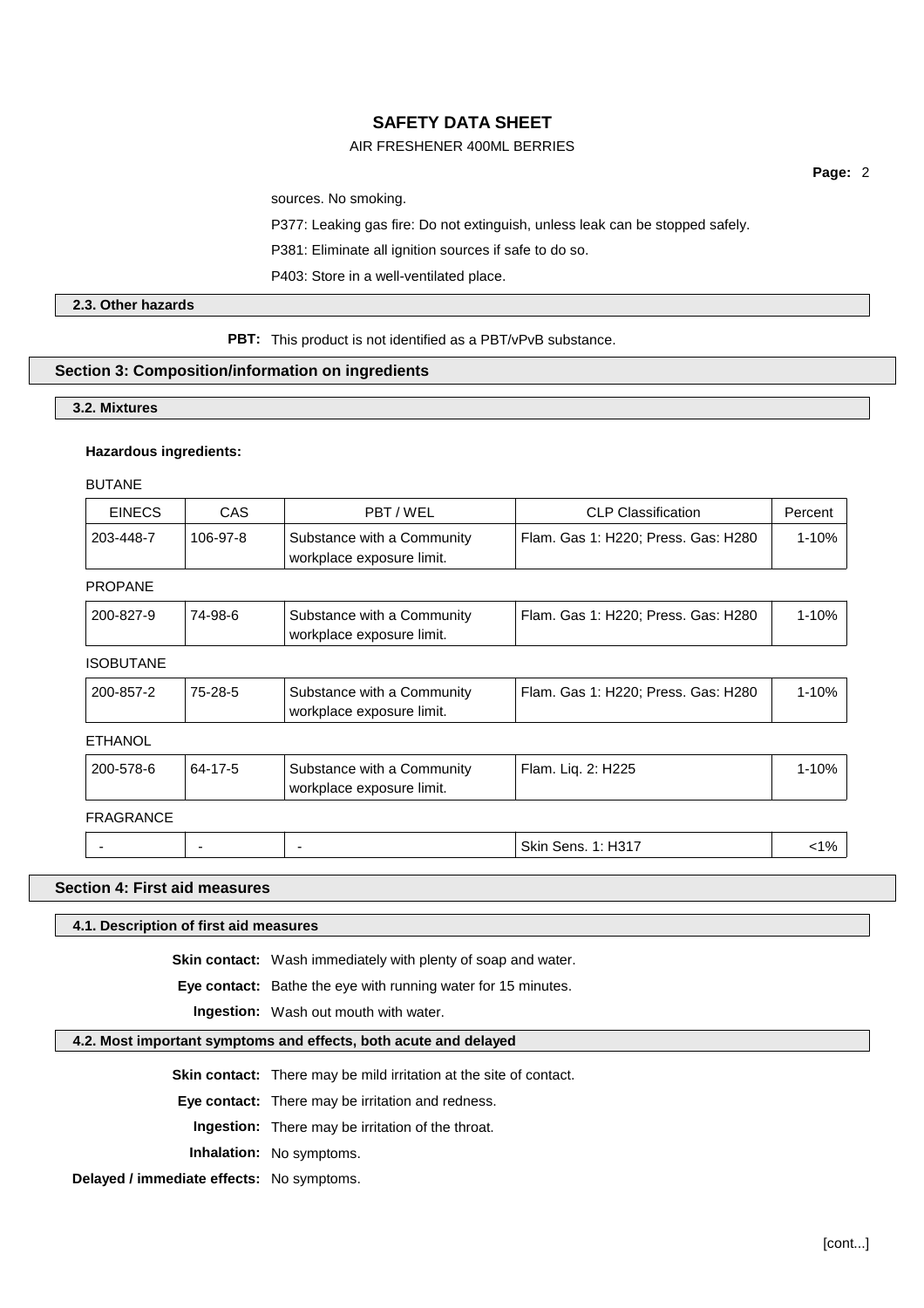# AIR FRESHENER 400ML BERRIES

#### **4.3. Indication of any immediate medical attention and special treatment needed**

**Immediate / special treatment:** Not applicable.

### **Section 5: Fire-fighting measures**

#### **5.1. Extinguishing media**

**Extinguishing media:** Suitable extinguishing media for the surrounding fire should be used. Use water spray

to cool containers.

#### **5.2. Special hazards arising from the substance or mixture**

**Exposure hazards:** In combustion emits toxic fumes.

#### **5.3. Advice for fire-fighters**

**Advice for fire-fighters:** Wear self-contained breathing apparatus. Wear protective clothing to prevent contact

with skin and eyes.

#### **Section 6: Accidental release measures**

### **6.1. Personal precautions, protective equipment and emergency procedures**

**Personal precautions:** Refer to section 8 of SDS for personal protection details. Turn leaking containers leakside up to prevent the escape of liquid. Mark out the contaminated area with signs and prevent access to unauthorised personnel.

#### **6.2. Environmental precautions**

**Environmental precautions:** Do not discharge into drains or rivers. Contain the spillage using bunding.

### **6.3. Methods and material for containment and cleaning up**

**Clean-up procedures:** Absorb into dry earth or sand. Transfer to a closable, labelled salvage container for

disposal by an appropriate method.

# **6.4. Reference to other sections**

#### **Section 7: Handling and storage**

**7.1. Precautions for safe handling**

# **7.2. Conditions for safe storage, including any incompatibilities**

**Storage conditions:** Store in a cool, well ventilated area. Keep container tightly closed. The floor of the

storage room must be impermeable to prevent the escape of liquids.

**7.3. Specific end use(s)**

#### **Section 8: Exposure controls/personal protection**

#### **8.1. Control parameters**

**Workplace exposure limits:** No data available.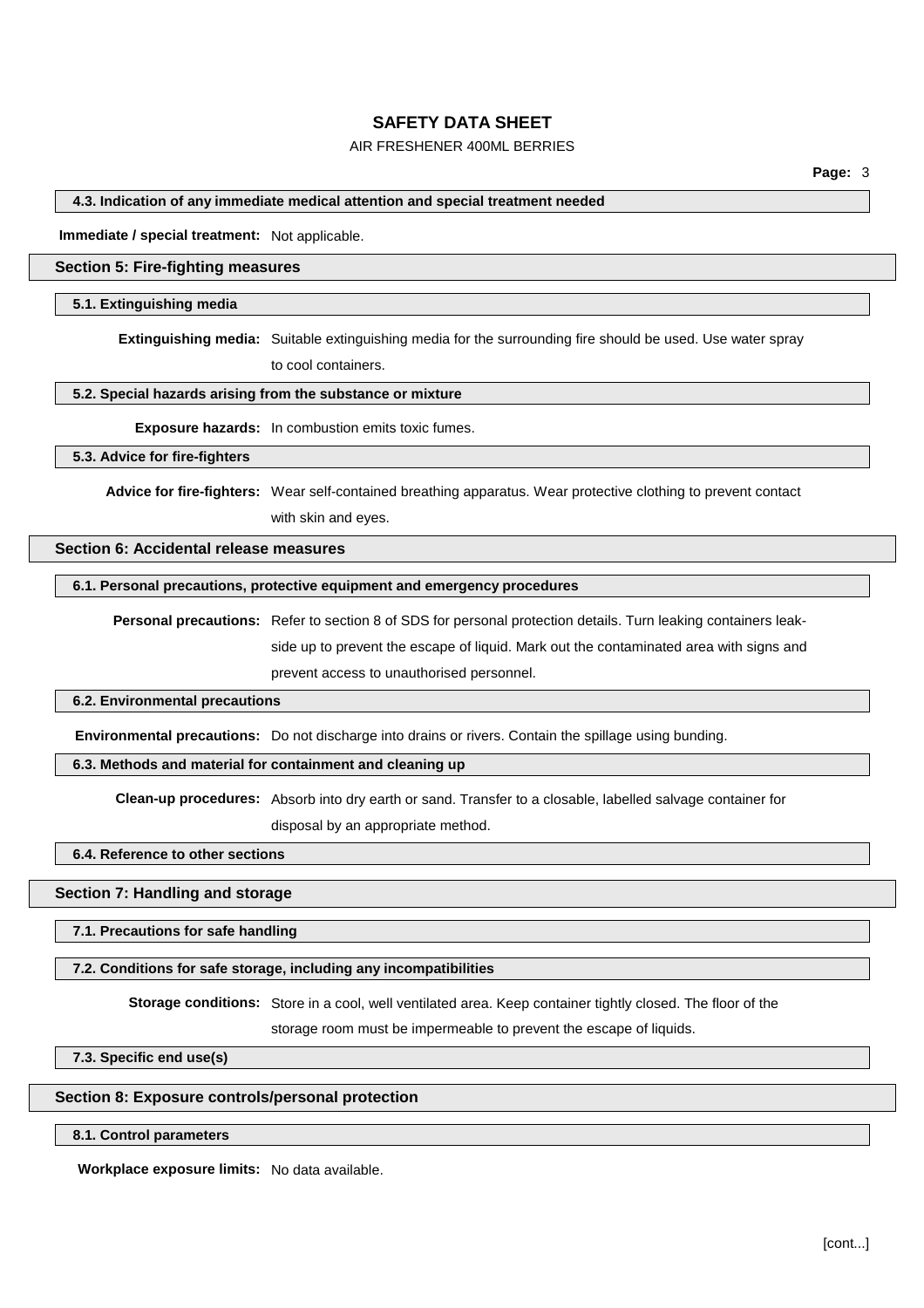# AIR FRESHENER 400ML BERRIES

### **DNEL/PNEC Values**

**DNEL / PNEC** No data available.

#### **8.2. Exposure controls**

**Engineering measures:** The floor of the storage room must be impermeable to prevent the escape of liquids.

**Respiratory protection:** Respiratory protection not required.

**Hand protection:** Protective gloves.

**Eye protection:** Safety glasses.

**Skin protection:** Protective clothing.

**Environmental:** The floor of the storage room must be impermeable to prevent the escape of liquids.

### **Section 9: Physical and chemical properties**

#### **9.1. Information on basic physical and chemical properties**

**State:** Gas

**Colour:** Colourless

**Odour:** Characteristic odour

**pH:** 6-8

# **9.2. Other information**

**Other information:** No data available.

# **Section 10: Stability and reactivity**

**10.1. Reactivity**

**Reactivity:** Stable under recommended transport or storage conditions.

**10.2. Chemical stability**

**Chemical stability:** Stable under normal conditions.

#### **10.3. Possibility of hazardous reactions**

**Hazardous reactions:** Hazardous reactions will not occur under normal transport or storage conditions.

### **10.4. Conditions to avoid**

**Conditions to avoid:** Heat.

**10.5. Incompatible materials**

**Materials to avoid:** Strong oxidising agents. Strong acids.

### **10.6. Hazardous decomposition products**

**Haz. decomp. products:** In combustion emits toxic fumes.

### **Section 11: Toxicological information**

**11.1. Information on toxicological effects**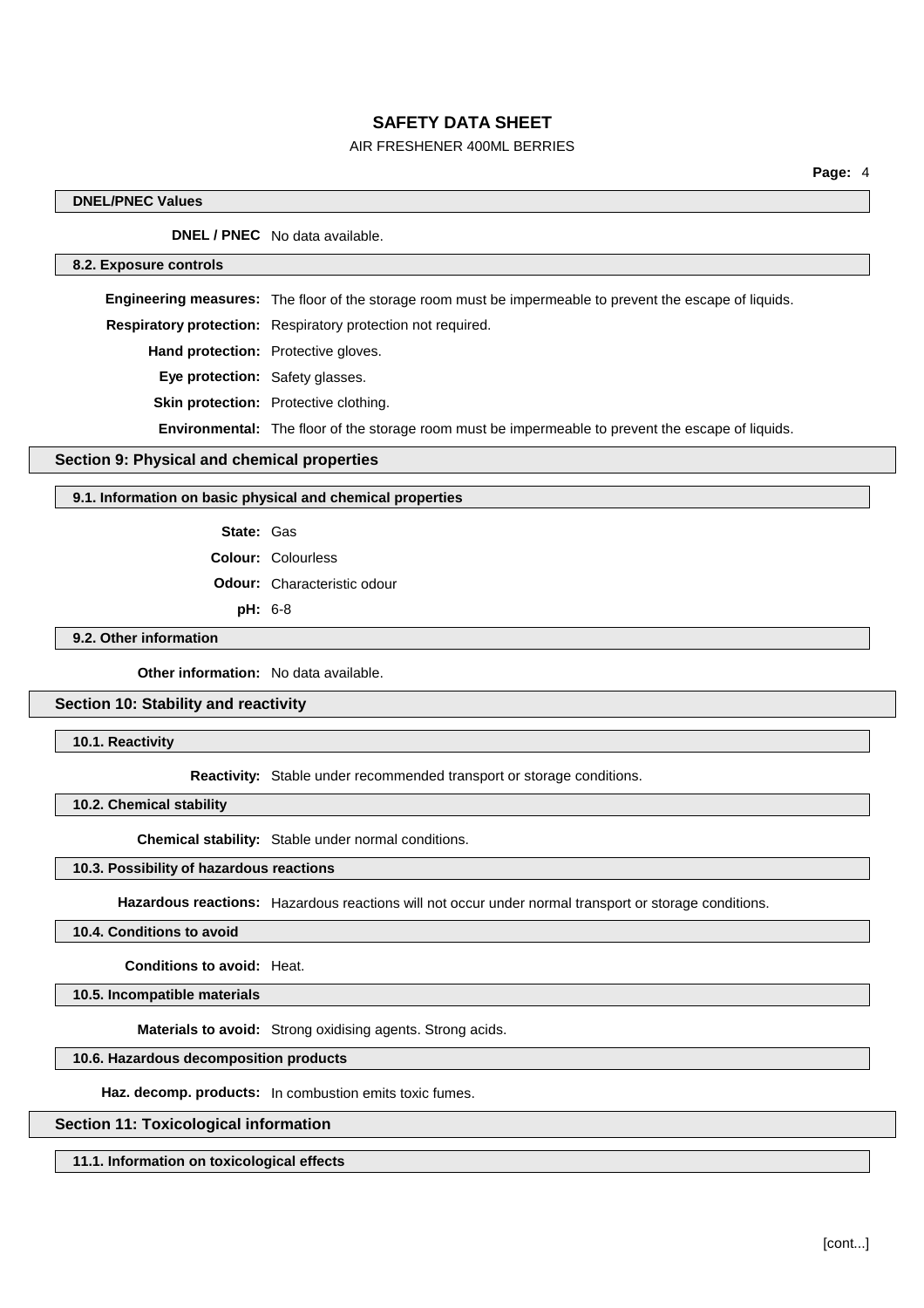# AIR FRESHENER 400ML BERRIES

**Page:** 5

**Hazardous ingredients:**

#### **ETHANOL**

| <b>IVN</b>       | <b>RAT</b> | LD50 | 1440 | mg/kg |
|------------------|------------|------|------|-------|
| <sup>I</sup> ORL | <b>MUS</b> | LD50 | 3450 | mg/kg |
| ' ORL            | RAT        | LD50 | 7060 | mg/kg |

**Toxicity values:** No data available.

**Symptoms / routes of exposure**

**Skin contact:** There may be mild irritation at the site of contact.

**Eye contact:** There may be irritation and redness.

**Ingestion:** There may be irritation of the throat.

**Inhalation:** No symptoms.

**Delayed / immediate effects:** No symptoms.

**Section 12: Ecological information**

**12.1. Toxicity**

**Ecotoxicity values:** No data available.

**12.2. Persistence and degradability**

**Persistence and degradability:** Not biodegradable.

**12.3. Bioaccumulative potential**

**Bioaccumulative potential:** Bioaccumulation potential.

**12.4. Mobility in soil**

**Mobility:** Readily absorbed into soil.

# **12.5. Results of PBT and vPvB assessment**

**PBT identification:** This product is not identified as a PBT/vPvB substance.

**12.6. Other adverse effects**

**Other adverse effects:** Toxic to aquatic organisms. Toxic to soil organisms.

**Section 13: Disposal considerations**

**13.1. Waste treatment methods**

**Disposal operations:** Transfer to a suitable container and arrange for collection by specialised disposal company.

> **NB:** The user's attention is drawn to the possible existence of regional or national regulations regarding disposal.

#### **Section 14: Transport information**